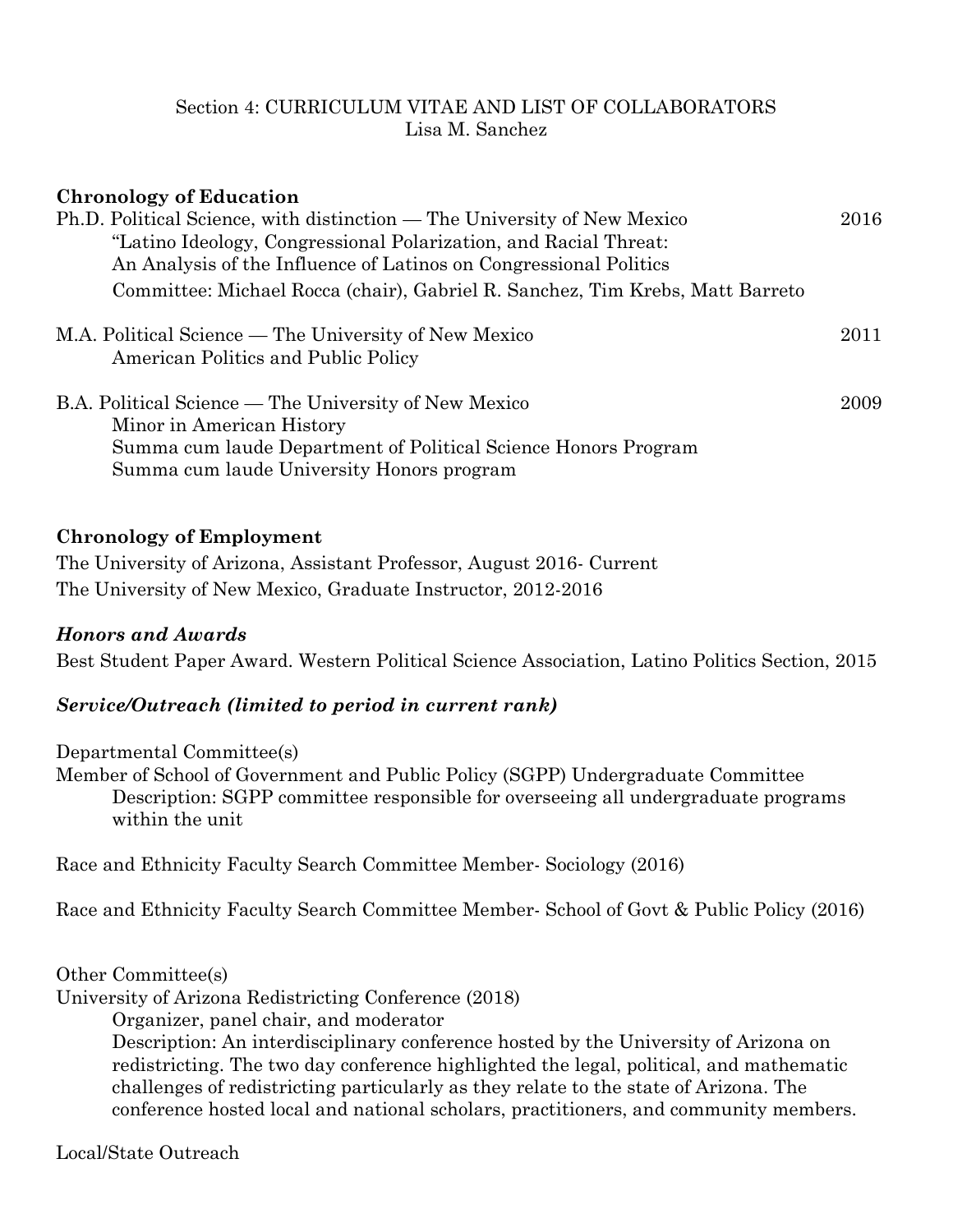Tucson Hispanic Chamber of Commerce, Latino voters: A 2016 Analysis and Conversation, Leadership and

Impact in Community- Sponsored by School of Government and Public Policy (2016) Description: Invited panelist for Latino Politics roundtable discussion for the Tucson Hispanic Chamber of Commerce.

Community Talk: "Beyond Polarization: Reclaiming the Public Square." St. Francis in the Foothills (2018)

Description: An invited talk by the politically engaged parish of St. Francis in the Foothills Church. The talk was meant to highlight the role of citizens in national political polarization trends. The talk was one hour in length with a one hour question and answer period.

# **Publications/Creative Activity (Published or Accepted in Reverse Chronological Order)**

# *Chapters in scholarly books and monographs*

Sanchez, L., & Nuno-Perez, S. (2017). "A Mirage in the Desert: Arizona and Latinos in the 2016 Presidential Election." In *Latinos in the 2016 Election. eds. Luis Fraga, Gabriel Sanchez.*

Sanchez, Gabriel and **Lisa M. Sanchez**. 2013. "The Entry of U.S. Latinos into High Profile Political Positions" in *Encyclopedia of Latino Issues Today*, eds. Felipe de Ortego y Gasca, Magdaleno Manzanarez, Gilda Baeza Ortego, Alexandra Neves, J.J. Wilson. CA: Greenwood Press.

# **Refereed Journal articles, published or accepted in final form**

Moreau, J., & Nuno, S., and Sanchez, L. "An Intersectional Analysis of Latino LGBTQ Political Participation and Group Consciousness. Political Research Quarterly." *Accepted in final form 2019.* 

Huyser, K. R., Medeiros Perez, J., Ybarra, V., & Hellwege, J. M. and Sanchez, L., (2017). "Differential Influence of the Great Recession on Political Participation Among Race and Ethnic Groups." Social Sciences Quarterly. 99(2), 512-523.

Ybarra, V., Sanchez, L., and Sanchez, G. (2016). "Anti-immigrant Anxieties in State Policy: The Great Recession and Punitive Immigration Policy in the American States, 2005–2012." State Politics and Policy Quarterly. 16(3), 313–339.

# *Revise and Resubmit*

Shmargad, Y., Sanchez, L., & Zhang, L. "Social Media Influencers and Electoral Competitiveness." Under review at *Social Science Computer Review*.

# *Under Review*

Sanchez, L. "The Middle Ground: An Analysis of the Ideological Polarization of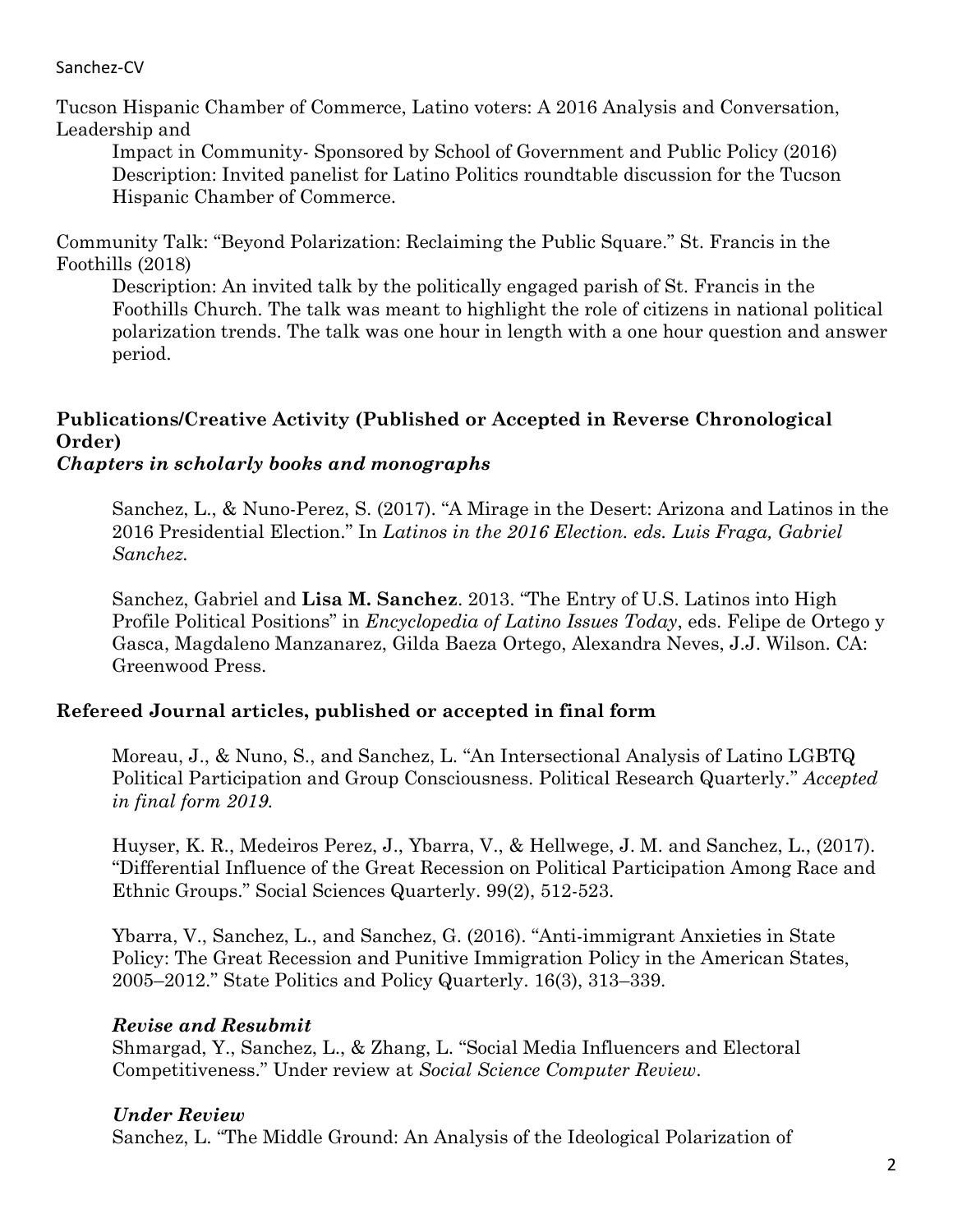Latinos." Under review at *Journal of Race, Ethnicity, and Politics.* 

Sanchez, L. "Shared Political Context: Changes Among White and Latino Political Ideologies in the Context of Rising Latino Population in Congressional Districts." Under review at *Political Behavior*.

Sanchez, L. "Congress, Ideological Extremity, and Latino Demography: Understanding the Influence of Latino Constituents on Congressional Behavior." Under review at *American Politics Research.* 

Sanchez, L., & Williams, I. "Extending a Hand In Perilous Times: Beneficial Immigration Policy in the Fifty States, 2005-2012." Under review at *Social Sciences Quarterly*

# **Other Publications**

Sanchez, L., & Norrander, B. (2018). "In Arizona's nasty, hard-fought 2018 Senate race, it's all going to come down to turnout." London School of Economics Blog.

Sanchez, L., Amlani, S., Rocca, M. S., & Hellwege, J. M. (2016). "Crony Capitalism, Corruption and the Economy in the State of New Mexico." Committee for Economic Development.

Description: policy research commissioned by the Committee for Economic Development and funded by the Thornburg Foundation.

Morin, Jason, Gabriel Sanchez, and **Lisa Sanchez**. 2011. "Connecting the Dots: The Role of Financial Contributions in New Mexico Health Policy." *Common Cause New Mexico.* 

Description: policy research commissioned by a member of New Mexico Legislature and funded by Common Cause New Mexico.

# **Work in Progress**

*In preparation Refereed Journal Articles*

Sanchez, L., Rocca, M., & Sanchez, G. "Re-examining the Relationship Between Latino Population Size and Position Taking on Latino Interests in the U.S. House of Representatives." To be submitted at *Social Sciences Quarterly*.

Ybarra, V., Juarez, M., Sanchez, L., Vargas, E., Sanchez, G. "Response to Hsu et al. "California and the Changing American Narrative on Diversity, Race, and Health." To be submitted to *Health Policy Journal.*

Sanchez, L. "A Mixed Bag: State Immigration Law Portfolios."

Sanchez, L. "Immigrant Friendly, Immigrant Hostile: The consequences of State Immigration Policy Perceptions."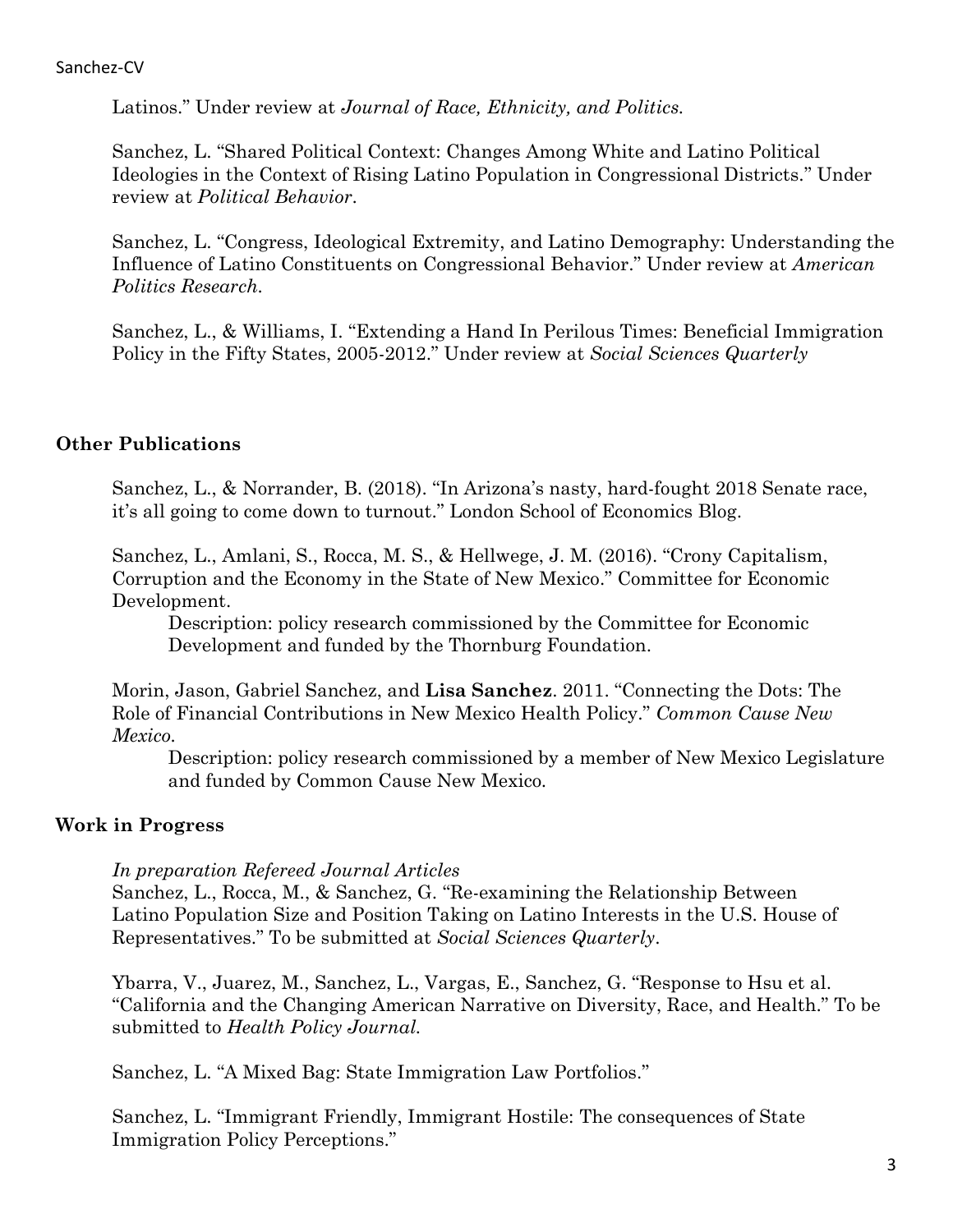Sanchez, L., and O. Shaw. "Congressional Campaign Spending in Diverse Districts: Are Some Constituencies More Expensive?" Manuscript.

Sanchez, L. "Social Psychology and Immigration Policy: How Core Beliefs Drive Beneficial Immigration Policy Support."

Sanchez, L. "We're All in this Together: Cross-Racial Linked Fate and Political Engagement."

Sanchez, L. and Mia Livuadis. "Cross-Racial Linked Fate and Racial Resentment." In preparation for PRIEC, Oct. 2019.

Sanchez, L. "Minorities Representing Majorities: How Ethnic Members of Congress Represent White Constituents."

Sanchez, L. "Appearing White: In-group Exclusion, Passing, and Political Participation."

Sanchez, L. "Latino Interests: Latino Substantive Bill Sponsorship in Congress."

#### *Book(s) -In Progress*

Sanchez, L. Nuno, S. Latino Republicans. Book project. Publisher TBD.

# **Media**

Election Eve Coverage KOLD Tucson- Nov. 2018, Invited Analyst.

Arizona 360 Interview on Latino Voting (AZPM NPR/PBS Affiliate)- Oct. 2018, Invited.

The Buzz- Interview Latino Mobilization (AZPM NPR/PBS Affiliate)- Oct. 2018, Invited

NBC Latino Quote: "Can David Garcia catch the blue wave to become Arizona's next Governor?" July 11, 2018.

KOLD News Interview on Jeff Flake Senate Seat- 2018 Invited.

Documentary Interview- "Vote Here." Shadow Wave Media, Spring 2019.

# **Conferences/Scholarly Presentations**

Western Political Science Association(WPSA) 2018- San Francisco Paper Presentation: "State Level Beneficial Immigrant Policy."

Western Political Science Association 2019- San Diego